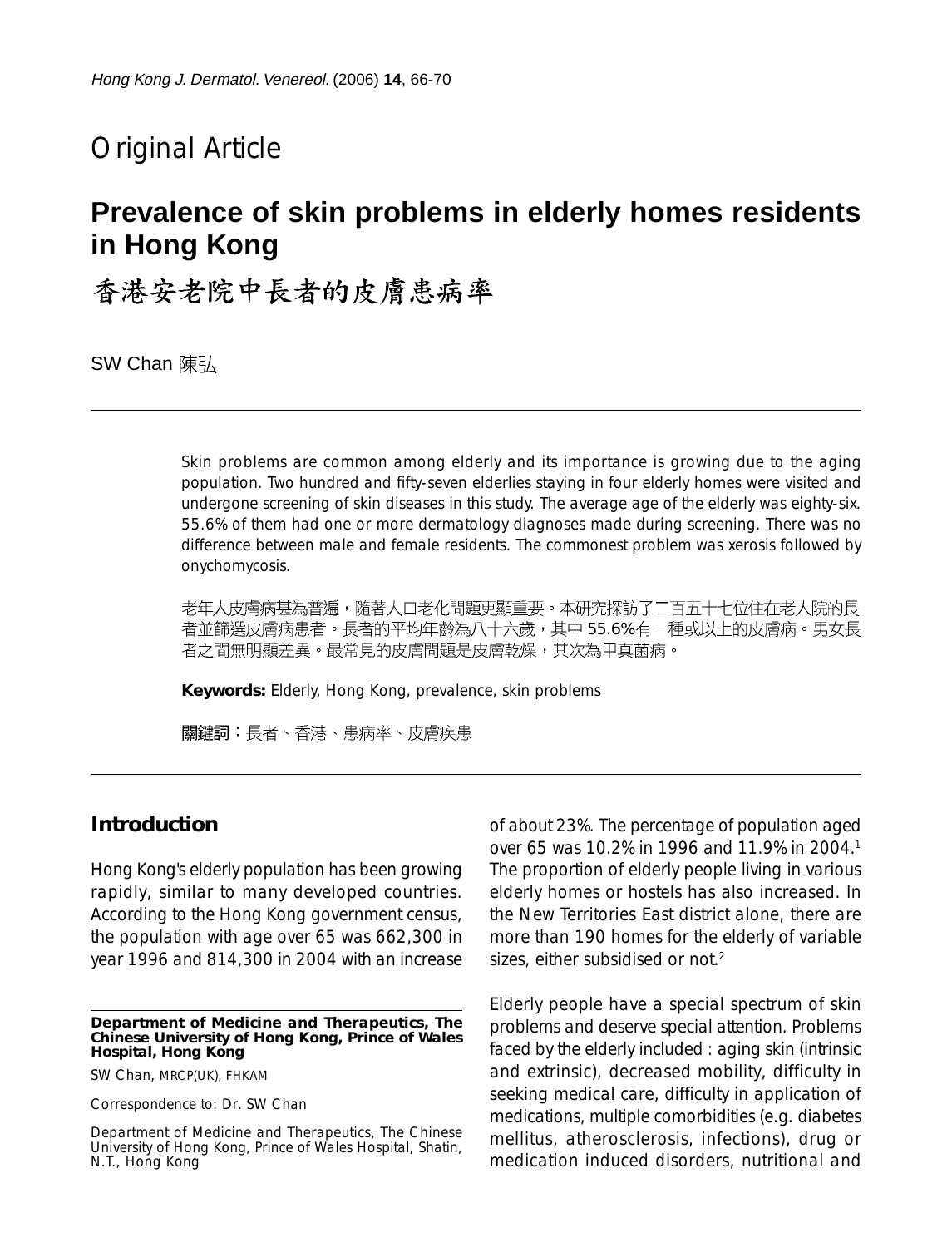hygiene problem, and neglect of their skin conditions.

Common dermatology diseases in nursing homes included xerosis, fungal infections and dermatitis/ eczema according to previous studies.3 Senile xerosis is the most common and had been reported as up to 77% (Canada), 58% (Taiwan) 29.5% (Australia) and 28.9% (Denmark).3,4 The prevalence of pressure ulcers is estimated to be between 2.4-23% in long-term care facilities in the United States.3

## **Objectives**

This study aims to estimate the prevalence of skin problems in elderly home residents in Hong Kong.

## **Methods**

Three Care and Attention Homes (C&A Homes, for elderly who need personal care services, including supervision of medication or assistance with activities of daily living), and one self-financed elderly home in New Territories East were visited in February and March 2005. These four elderly homes were covered by the Community Geriatric Assessment Team (CGAT) of the Prince of Wales Hospital or Shatin Hospital. They were well established homes with number of resident ranged from about 70 to 250.

All residents present in their rooms in the homes at the time of visit would be approached, irrespective of presence of skin or any other medical conditions. They would undergo screening of skin disease with verbal consent. All area would be inspected if possible (except genital region, unless the patient was symptomatic) by the same single investigator and had the clinical diagnosis. The clinical diagnosis, patient's sex and age would be recorded. No other personal information would be included. Patients who refused participation or unable to consent would be excluded.

#### **Results**

Screening of skin problems were performed in four elderly homes (two of which were all female homes). The total number of elderly screened was 257 with 205 female and 52 male. The average age was 86, in the range of 69-99. One hundred and fourteen (44.4%) elderly had no obvious skin problems during the screening. The average age of those elderly with no clinical problems was 86.4. There was no significant difference in the age from those who had a diagnosis made.

The results of diagnosis made during the screening were listed in Table 1. Sixty-four patients had more than one diagnosis. The single commonest problem was xerosis, which affected about 18.3% of the elderlies. Patients were classified to having xerosis when there was excess dryness, polygonal scales and flakes or fissures. This was followed by onychomycosis then asteototic eczema. Dermatitis as a group was the commonest problem. Only symptomatic seborrhoeic keratosis and senile lentigo were recorded. The distribution of the 207 conditions from the 143 patients with one or more diagnosis was represented in Figure 1. The sex distribution of the major groups of skin problems was represented in Table 2. The *p* values were calculated using the Chi square test. There was no significant difference in all the categories.

## **Discussions**

Xerosis is by far the commonest skin problem in the elderlies. It may then lead to pruritis, asteototic eczema and secondary infections. The excoriations may be extensive and sometimes misdiagnosed as scabies and lead to unnecessary treatment. Elderly patients often had difficulty in applying topical emollient or medication by themselves. Some of the nurses in the elderly home had paid great attention in helping the residents with the use of moisturizers and hence much reduce the severity of the problems. The ratio of elderly in Hong Kong with this problem in this survey was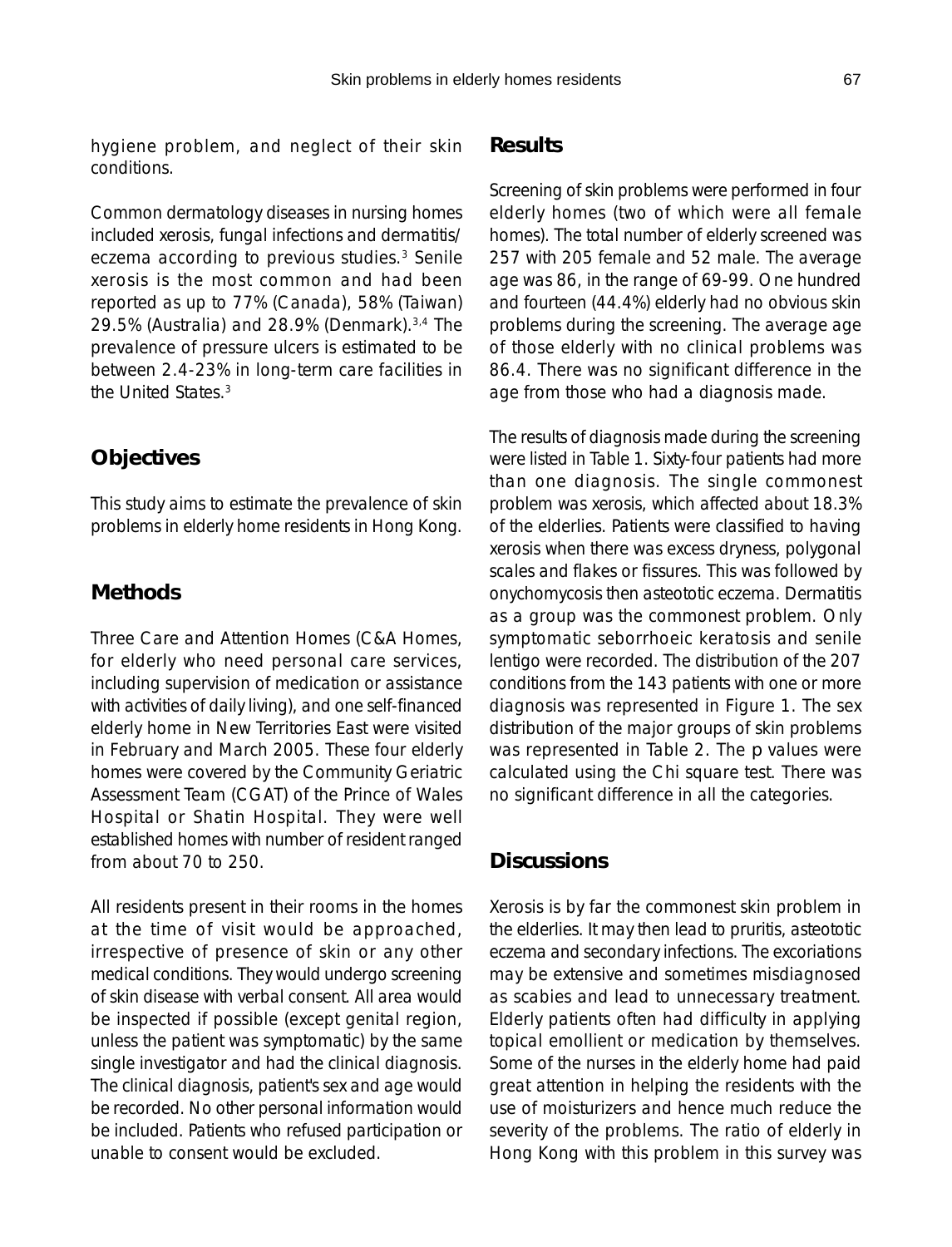| Diagnosis                                        | No. of cases     | Percentage |
|--------------------------------------------------|------------------|------------|
|                                                  | (total $N=257$ ) | $(\%)$     |
| Xerosis (excluding those with asteototic eczema) | 47               | 18.3       |
| <b>Dermatitis</b>                                | $\overline{51}$  | 19.7       |
| Asteototic eczema                                | 17               | 6.6        |
| Other eczema                                     | 14               | 5.4        |
| Contact dermatitis                               | 7                | 2.7        |
| Venous or stasis eczema                          | 7                | 2.7        |
| Seborrhoeic dermatitis                           | 6                | 2.3        |
| <b>Fungal infections</b>                         | 42               | 16.4       |
| Onychomycosis                                    | 28               | 10.9       |
| Tinea pedis                                      | 11               | 4.3        |
| Tinea manumn/cruris/corporis                     | 3                | 1.2        |
| Sores/ulcers                                     | $\overline{12}$  | 4.6        |
| Venous ulcer                                     | 4                | 1.5        |
| Pressure sores (all grades, all area)            | 8                | 3.1        |
| Other infections                                 | 6                | 2.3        |
| Common viral wart                                | 4                | 1.5        |
| Cellulitis (feet)                                | $\overline{2}$   | 0.8        |
| Others                                           | 49               | 19.0       |
| Seborrhoeic keratosis                            | 8                | 3.1        |
| Senile purpura                                   | 5                | 1.9        |
| Lichen simplex chronicus                         | 4                | 1.5        |
| Prurigo nodularis                                | 2                | 0.8        |
| Psoriasis                                        | $\overline{2}$   | 0.8        |
| DM dermopathy                                    | $\overline{2}$   | 0.8        |
| Corn                                             | $\overline{2}$   | 0.8        |
| <b>Bullous pemphigoid</b>                        | $\overline{2}$   | 0.8        |
| Suspected BCC                                    | $\overline{2}$   | 0.8        |
| Cutaneous horn                                   | $\overline{2}$   | 0.8        |
| Guttate hypomelanosis                            | 2                | 0.8        |
| Senile lentigo                                   | $\overline{2}$   | 0.8        |
| Miscellaneous                                    | 14               | 5.5        |

**Table 1.** Common dermatology diagnoses in the four elderly homes visited

DM=diabetes mellitus; BCC=basal cell carcinoma

|  | Table 2. Sex distribution of skin problems among the elderlies |  |  |  |
|--|----------------------------------------------------------------|--|--|--|
|  |                                                                |  |  |  |

|                   | Male No. of cases | % M  | Female No. of cases | % F  | p value |
|-------------------|-------------------|------|---------------------|------|---------|
|                   | $(N=52)$          |      | $(N=205)$           |      |         |
| No diagnosis      | 26                | 50.0 | 86                  | 43.0 | 0.187   |
| Xerosis           | 12                | 23.1 | 35                  | 17.1 | 0.209   |
| Dermatitis        | 13                | 25.0 | 38                  | 18.5 | 0.196   |
| Fungal infections | 10                | 19.2 | 32                  | 15.6 | 0.329   |
| Sores/ulcer       | $\mathcal{P}$     | 3.8  | 10                  | 4.9  | 0.549   |
| Other infections  | 0                 | 0    | 6                   | 2.9  | 0.254   |
| <b>Others</b>     | 10                | 19.2 | 39                  | 19.0 | 0.555   |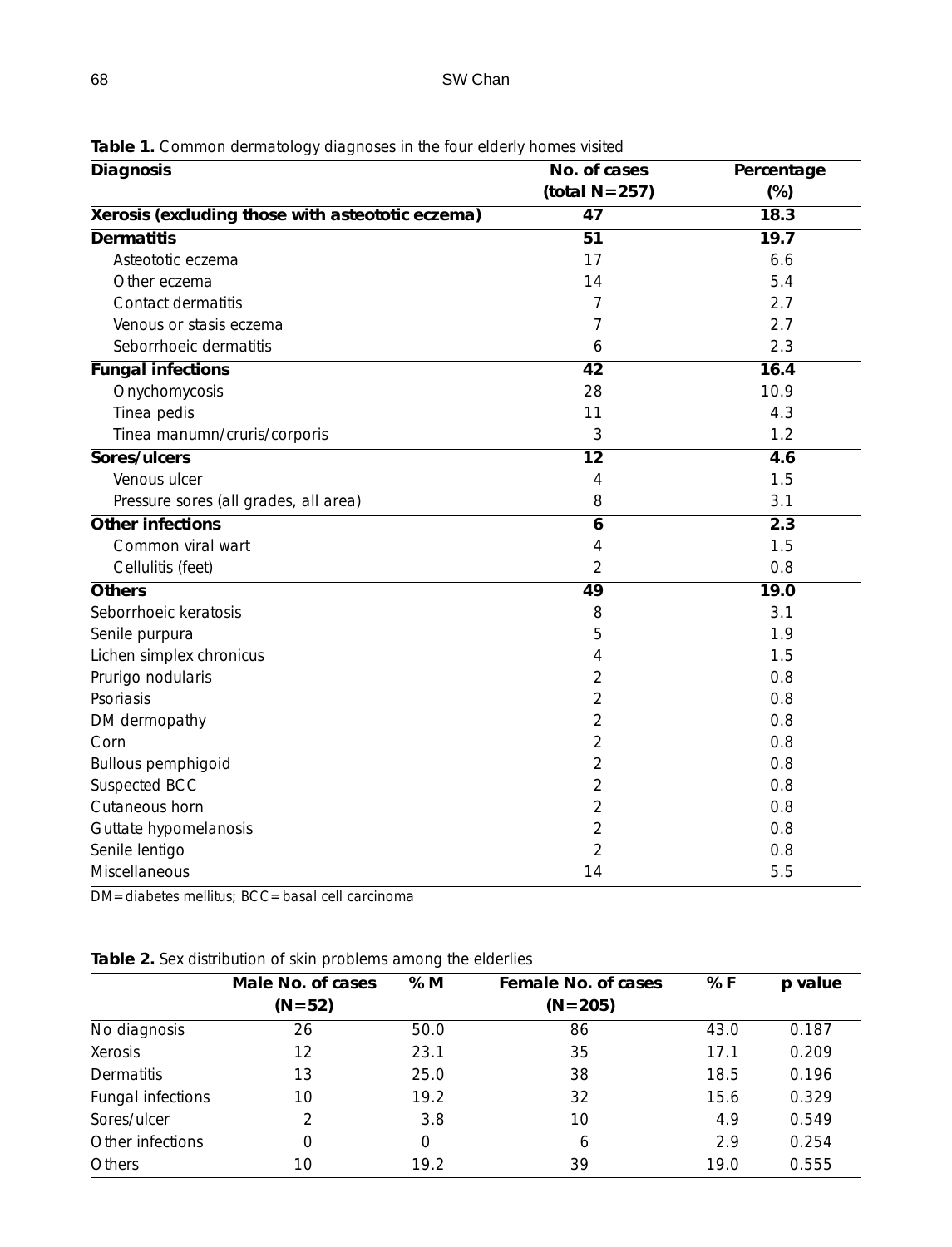less than that reported in USA and Taiwan but more than Japan (Table 3).<sup>3-5</sup> Whether this reflected the difference in the choice of study population or level of care need to be further investigated.

Other eczematous condition were also common, the prevalence appeared to be more than that in both Taiwan and Japan,<sup>4,5</sup> though less than the USA.3 Problems frequently encountered included stasis eczema (and sometimes ulcer) and irritant contact dermatitis, especially in diapers area in those who were incontinent.

Superficial fungal infections including Tinea pedis and onychomycosis were the second major group of problems. All of the patients in this study were diagnosed only clinically. Some patients with onychomycosis were asymptomatic and did not considered it to be a problem. However, the prevalence of onychomycosis may be overestimated as there was no laboratory confirmation.



Figure 1. Distribution of skin conditions out of total 207 conditions in 143 patients with a diagnosis.

| <b>Diagnosis</b>                                     | $USA (n=1556)$    |      | Taiwan ( $n = 398$ ) |      |                   | Japan $(n=135)$ |  |  |
|------------------------------------------------------|-------------------|------|----------------------|------|-------------------|-----------------|--|--|
|                                                      | No. of patients % |      | No. of patients %    |      | No. of patients % |                 |  |  |
| Xerosis                                              | 772               | 49.6 | 232                  | 58.3 | 2                 | 1.5             |  |  |
| Fungal infections<br>(dermatophytes/<br>candidiasis) | 151               | 9.7  | 245                  | 61.6 | 6                 | 4.4             |  |  |
| Dermatitis*                                          | 569               | 36.6 | 29                   | 7.3  | $\mathcal{P}$     | 1.5             |  |  |
| <b>Scabies</b>                                       | 220               | 14.1 | 13                   | 3.3  |                   |                 |  |  |
| Pressure sores                                       |                   |      | 7                    | 1.8  |                   | 0.3             |  |  |
| Skin cancers                                         | 353               | 22.7 |                      | 0.3  |                   |                 |  |  |

| Table 3. Comparison of skin diseases in nursing homes in USA, Southern Taiwan and Central Japan <sup>3-5</sup> |  |
|----------------------------------------------------------------------------------------------------------------|--|
|----------------------------------------------------------------------------------------------------------------|--|

\* Including erythematosquamous, contact and stasis dermatitis